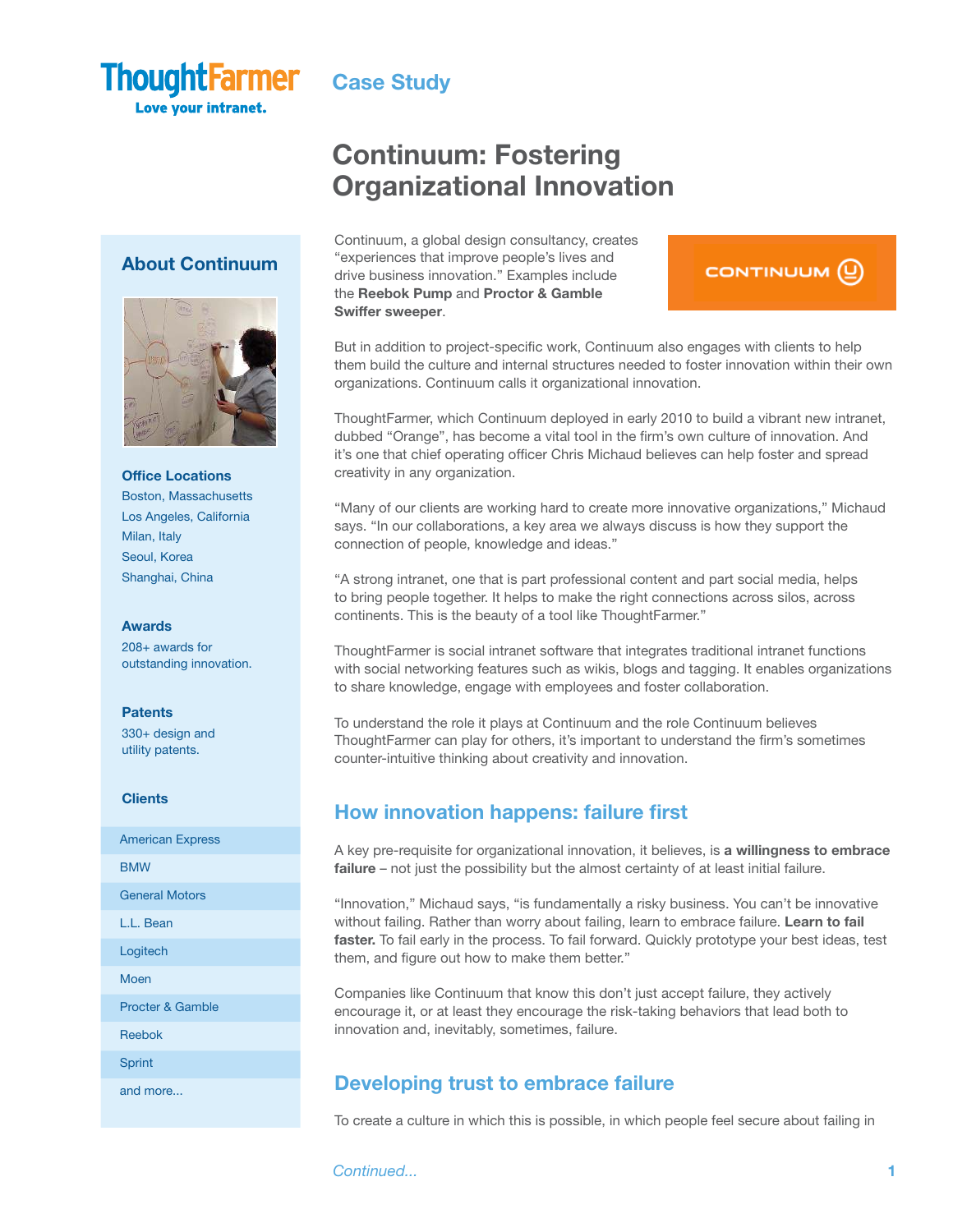

front of their peers, requires "a high degree of trust," Michaud says. "And trust comes from personal connections and connectivity."

### Enter ThoughtFarmer.

Social media and knowledge sharing tools, Michaud believes, can amplify not only the geographic range of trust-inspiring personal connections, but also the number. Research has shown that most people can manage connections with a maximum of about 150 other individuals, 200 tops.

"We look at platforms such as ThoughtFarmer as a way to extend that, to push the boundaries," he says.

### Many heads are better than one

### Continuum in Boston



Another central tenet in Continuum's theory of innovation: two or more brilliant minds are always better than one at coming up with successful solutions to design and innovation challenges. Better still if the brilliant minds come from disparate backgrounds, with different points of view.

"As we work with clients to help create more innovative organizations, some of the questions

we want to explore include – what we can do to bring disparate thinkers together, what can we do to foster trust. Do people have a high degree of autonomy? Are they selfdirected? Some of these things can definitely be supported and enhanced by a platform like ThoughtFarmer," Michaud says.

How does ThoughtFarmer enhance organizational innovation at Continuum?

### Empowering employees to connect

One way is by making it easy for employees to set up interest groups - which everyone in the organization can easily do. Continuum uses ThoughtFarmer as a completely open platform, a platform that is "self-directed" by nearly 200 employees who are dispersed around the world.

About 140 groups have sprung up so far, some based on shared personal passions, some on practice areas or professional disciplines. This is an explosion from the 20 or so in the old system, points out Ryan Gruss, Continuum's digital asset manager and resident intranet guru.

Participation in the groups helps employees make connections across geographies, which helps build trust, Michaud says. The groups are also forums that bring disparate thinkers together and build new knowledge.

Continuum's emerging markets group, for example, is an important one because a third of the firm's business is in this area. It didn't have an online forum before. Now it does and is able for the first time to tap into the knowledge of people everywhere in the firm – like the Russian-born, Shanghai-based employee who can contribute valuable personal insights from her work and life experiences.

"More people have been able to access the knowledge residing in individuals"

Chris Michaud, Chief Operating Officer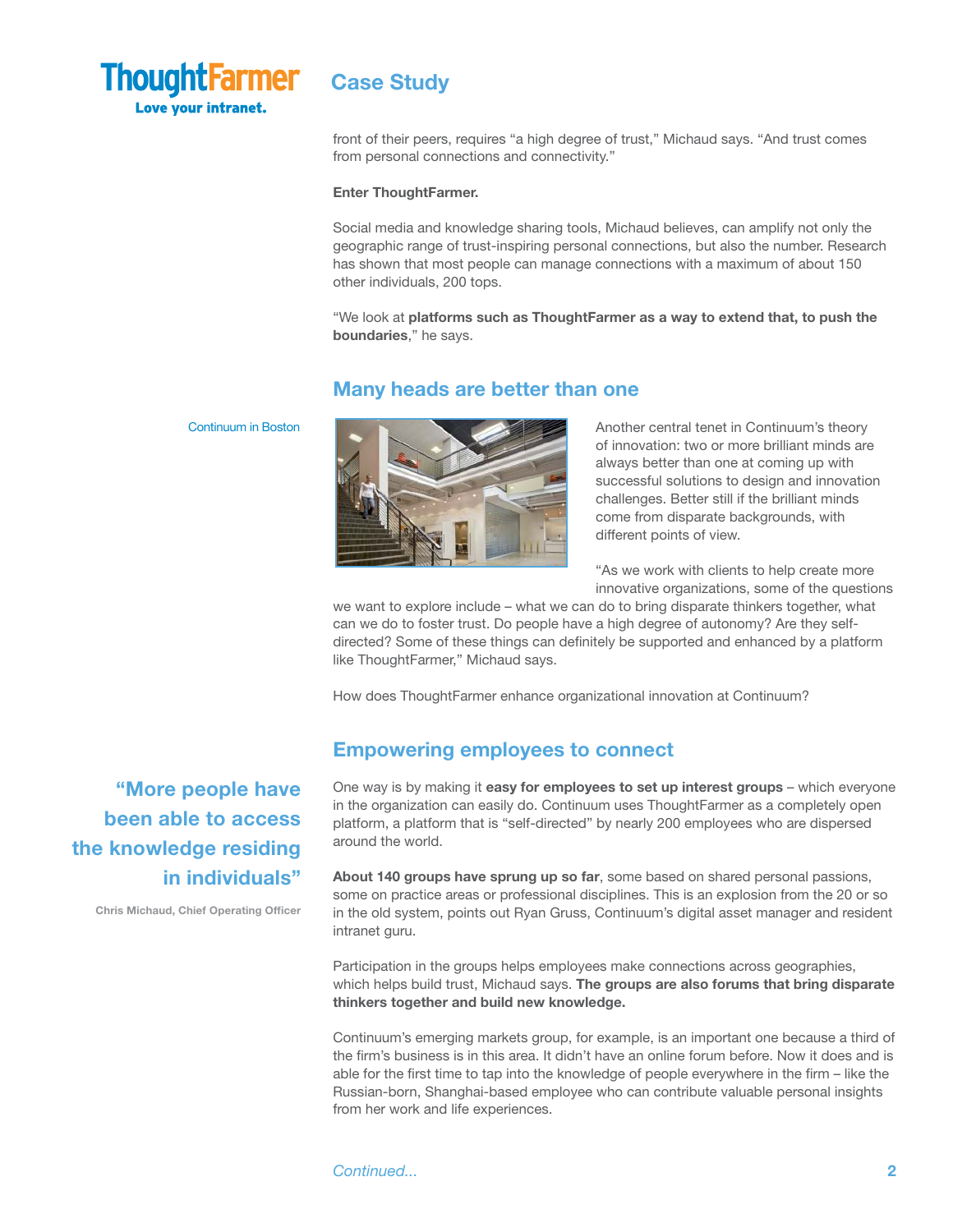

Continuum's intranet home page, powered by **ThoughtFarmer** 

## Tools for building knowledge

"Since ThoughtFarmer came online, more people have been able to access the knowledge residing in individuals, but also the contribution to that knowledge has grown in some really wonderful ways," Michaud says. "And that means we're better at doing our client work."

The intranet promotes knowledge and idea sharing in other ways. Employees can post news items to Orange's "Fresh Squeezed" front-page news section, for example – again, completely self-directed.



ThoughtFarmer has become a vital tool in the firm's culture of innovation

Anyone can post anything anywhere on Orange. "Some folks ask us, 'How can you do that? Don't you worry that someone is going to post something inappropriate?'" Michaud says. "To this, we say, 'Don't you trust the people you work with?' At Continuum, we hire really smart, really passionate people with great judgement. And we trust each other." "One of our main goals," Gruss says of the design process, "was to keep the system wide open. Any employee in the company is allowed to, and encouraged to publish directly to the front page. This wasn't feasible with the old system."

## Inspiring others: the idea machine

Mark Zeh, a senior consultant responsible for pan-European relations, currently working on establishing a presence for Continuum in Germany, uses the feature to both promote what he's doing to the rest of the firm and, he hopes, inspire others.

One recent post included annotated photos taken on a trip to Milan, illustrating innovative uses of vending machines – for storing visitors' umbrellas at the Palazzo Reale on the city's main square, and catering to consumers' after-hours pharmacy needs. "I thought they were clever," he says.

Continued...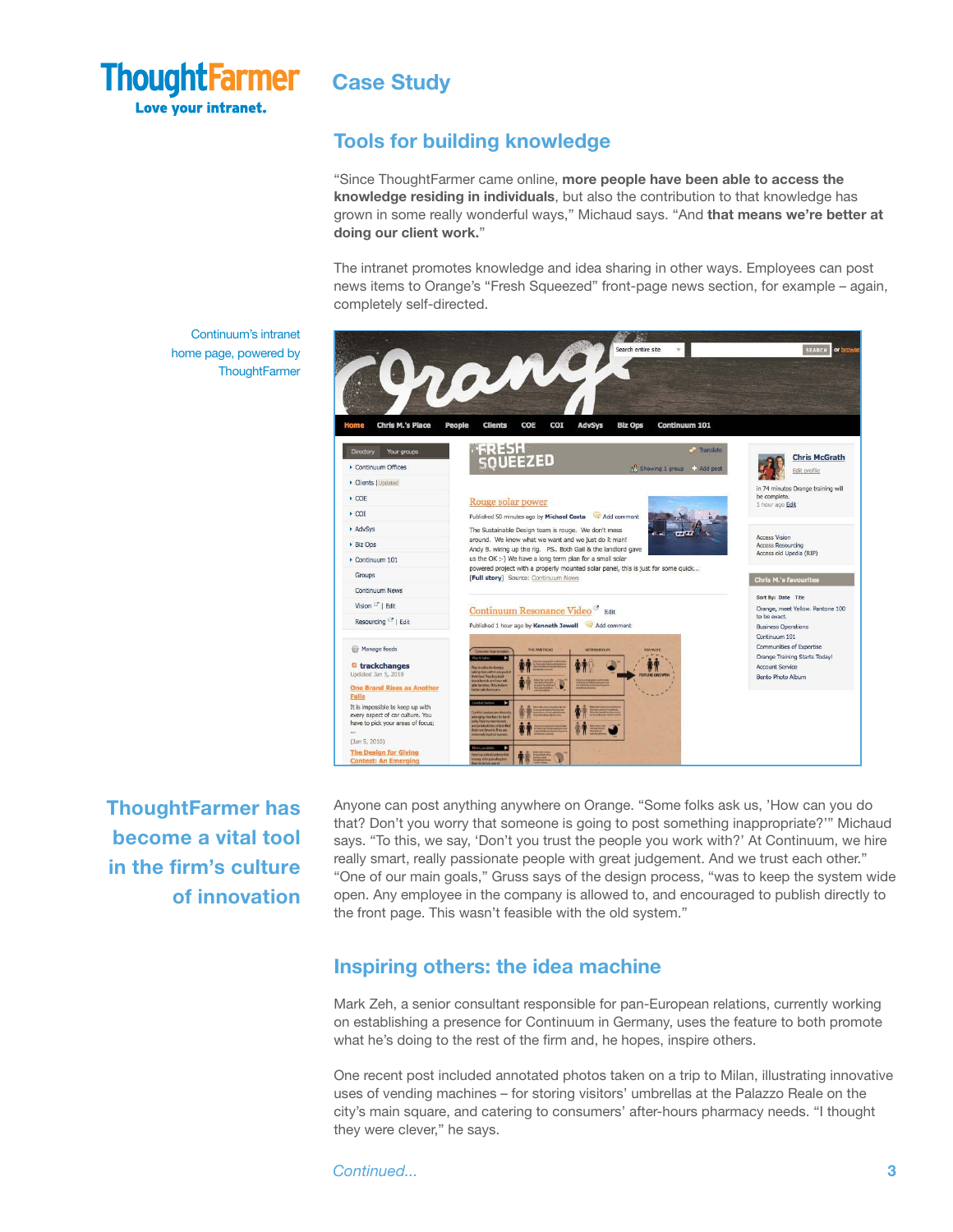

Neither had immediate application in firm projects so far as Zeh knows, but the item, properly tagged in ThoughtFarmer, might well provide inspiration for a designer who goes looking for ideas in the future. It's often the way innovative designers and marketers work, he says. It's about constantly increasing your source of inspiration and making the right connections.

"With most invention, you're not really creating something fresh, you're transferring technology or ideas from something already existing and using them in cool new ways."

## How Continuum uses ThoughtFarmer

| <b>Who</b>               | What                    | Pay-off                                                              |
|--------------------------|-------------------------|----------------------------------------------------------------------|
| <b>Senior Management</b> | Build an open intranet  | Empower and connect employees,<br>build knowledge, foster innovation |
| Practice Leader          | Build an intranet group | Tap into hidden expertise and<br>knowledge, enhance communication    |
| Consultant               | Blog what you're doing  | Create buzz, sell yourself,<br>inspire others                        |
| Marketer                 | Harvest the intranet    | Create buzz, sell the firm and<br>its employees                      |

## Creating buzz and enthusiasm

**ThoughtFarmer** training session



Knowledge and idea sharing also create a contagious sense of excitement. "One of the great things about working for a company like this is that it's fun to work here," Zeh says. "And what makes it fun is when you know about the exciting things that are coming."

Building buzz about what Continuum is doing has more practical benefits too. Zeh's "Fresh Squeezed" items about his meetings with important client prospects

– often posted the same day, accompanied by visuals – help him promote what he's doing in Europe to the rest of the firm.

ThoughtFarmer is also helping marketing manager Emily Paisner get exposure for Continuum's achievements outside the firm.

## Seeing the forest, harvesting the trees

Orange for the first time provides her with an overview of "all the amazing things this organization is doing," including noteworthy ideas and innovations that in the past might have slipped from view as busy designers and strategists moved on to the next challenge.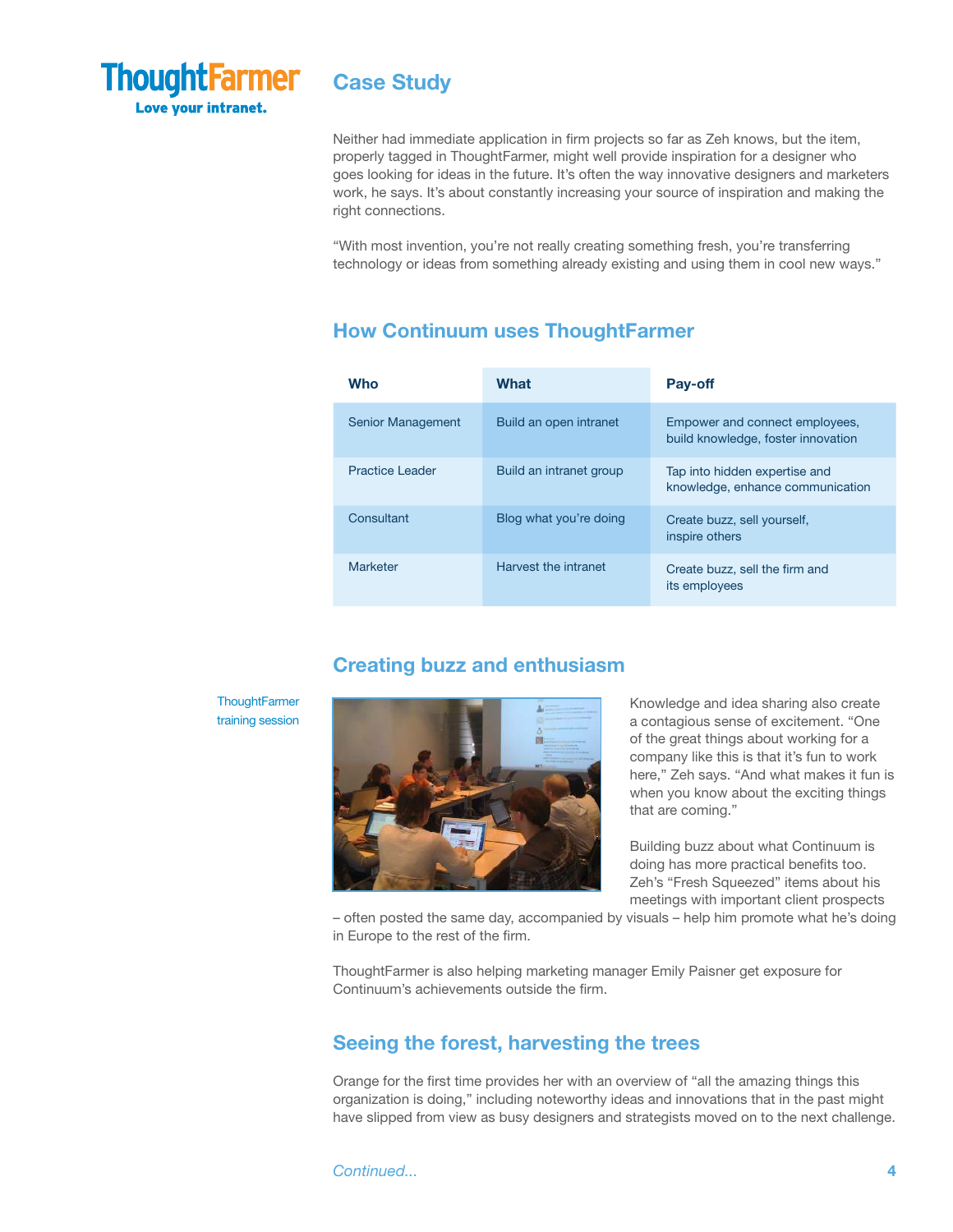

It's helping Paisner identify opportunities to promote employees as thought leaders and experts. Even if they can't immediately go on the record about what they're doing, she can flag items she sees on the intranet and go back later when they can talk.

"A lot of the new opportunities we've identified we never would have heard of before ThoughtFarmer," Paisner says.

At the same time, through her own pages and posts, she's advertising her marketing successes – and that is spurring employees to participate more in external marketing. It becomes a competitive thing, Paisner says. "They want the same kind of recognition."

Continuum uses ThoughtFarmer as a completely open platform run by its nearly 200 employees



## Continuum's global imperative

Continuum started looking for a new intranet platform in mid-2009. It had reached a critical stage in its evolution, having grown in the past decade from a small, mainly U.S. based operation to a global force. It now has over 200 employees (up from 100 at the turn of the millennium) spread across five offices on three continents – Boston, Los Angeles, Milan, Seoul, Shanghai.

"The bigger you get, the more difficult it is for everyone to know what everybody else is doing," Michaud says. "The challenge of knowledge sharing across a global company located in different time zones with more than 200 people meant we needed a more robust platform than the wiki we developed in-house nearly 10 years ago."

The firm looked at what was available, set up test environments using some of the contending products, and eventually narrowed it down to two: ThoughtFarmer and a more expensive system from a much larger company.

## The right fit: inviting, visual, nimble

 "ThoughtFarmer just seemed to fit the way we worked better," says Gruss, who headed the search committee.

"A lot of it came down to the user interface. It's very inviting for people to add content. Some of the other tools had every bell and whistle you could imagine, but they were confusing."

The product's visual bias – the ability to scroll and pan through graphical representations of content, display search results visually and easily add video and image content – was

Continued...

# "ThoughtFarmer just seemed to fit the way we worked better"

Ryan Gruss, Digital Asset Manager